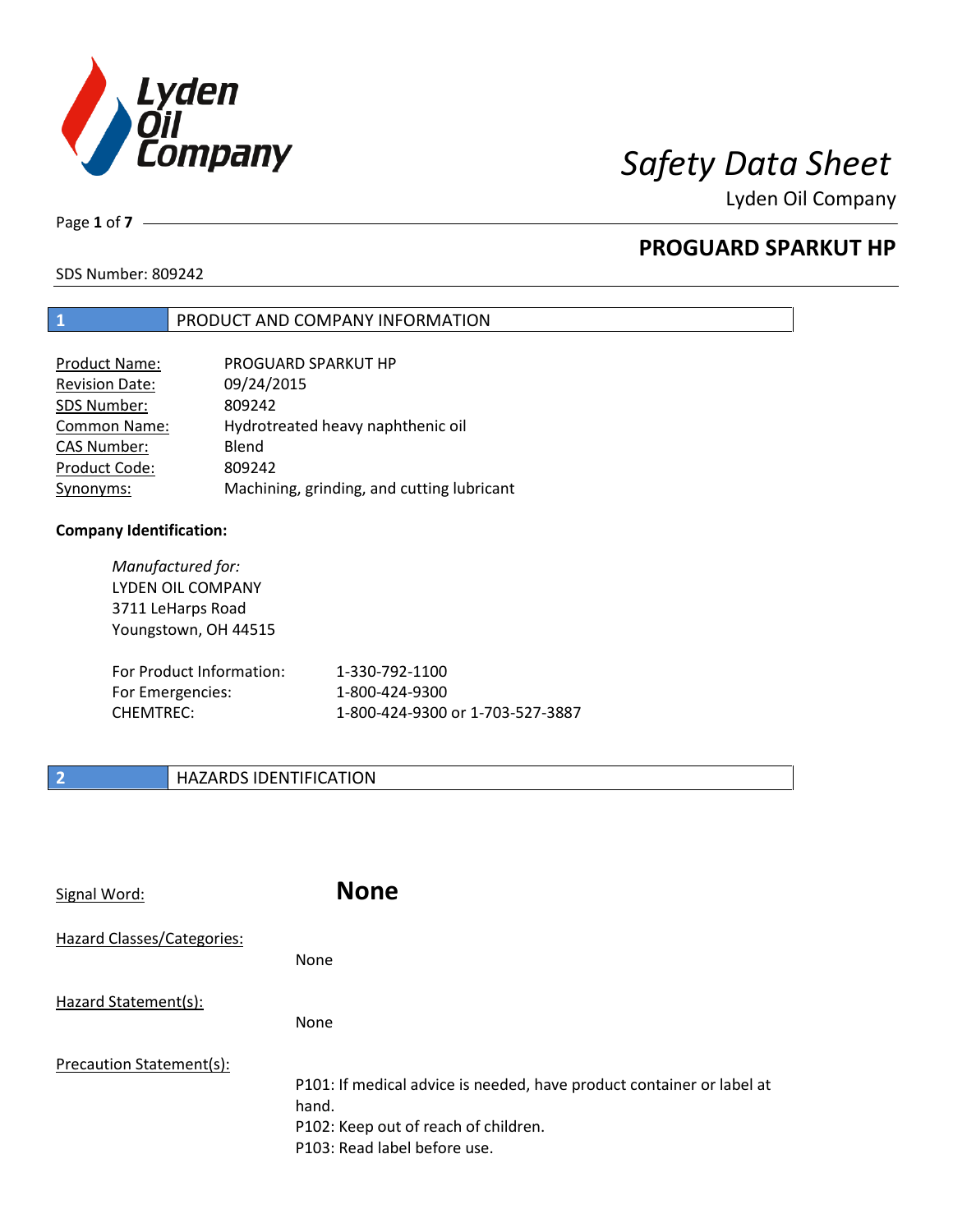

Page **2** of **7**

# **PROGUARD SPARKUT HP**

SDS Number: 809242

Other Hazard Statement(s):

-NFPA Ratings:  $Health = 1$  $Fire = 1$ Reactivity  $= 0$ 

Repeated exposure may cause skin dryness or cracking.

**3** COMPOSITION / INFORMATION ON INGREDIENTS

Ingredients:

*Mixture of the substances listed below with nonhazardous additions.*

| <b>Chemical Name</b>                                   | <b>CAS Number</b> | Percentage |
|--------------------------------------------------------|-------------------|------------|
| Distillates (petroleum), hydrotreated heavy naphthenic | 64742-52-5        | >90        |

*\*Any concentration shown as a range is to protect confidentiality or is due to batch variation.*

| <b>FIRST AID MEASURES</b> |
|---------------------------|
|                           |

### Description of First Aid Measures:

| Inhalation:   | If symptoms develop, move victim to fresh air and keep in a position<br>comfortable for breathing. If symptoms persist, obtain medical<br>attention. |
|---------------|------------------------------------------------------------------------------------------------------------------------------------------------------|
| Skin Contact: | Wash with soap and water. Remove contaminated clothing and wash<br>before reuse. Get medical attention if needed.                                    |
| Eye Contact:  | Rinse opened eye for at least 15 minutes under running water. If<br>symptoms persist, consult medical attention.                                     |
| Ingestion:    | Rinse mouth with water. If symptoms develop, obtain medical<br>attention.                                                                            |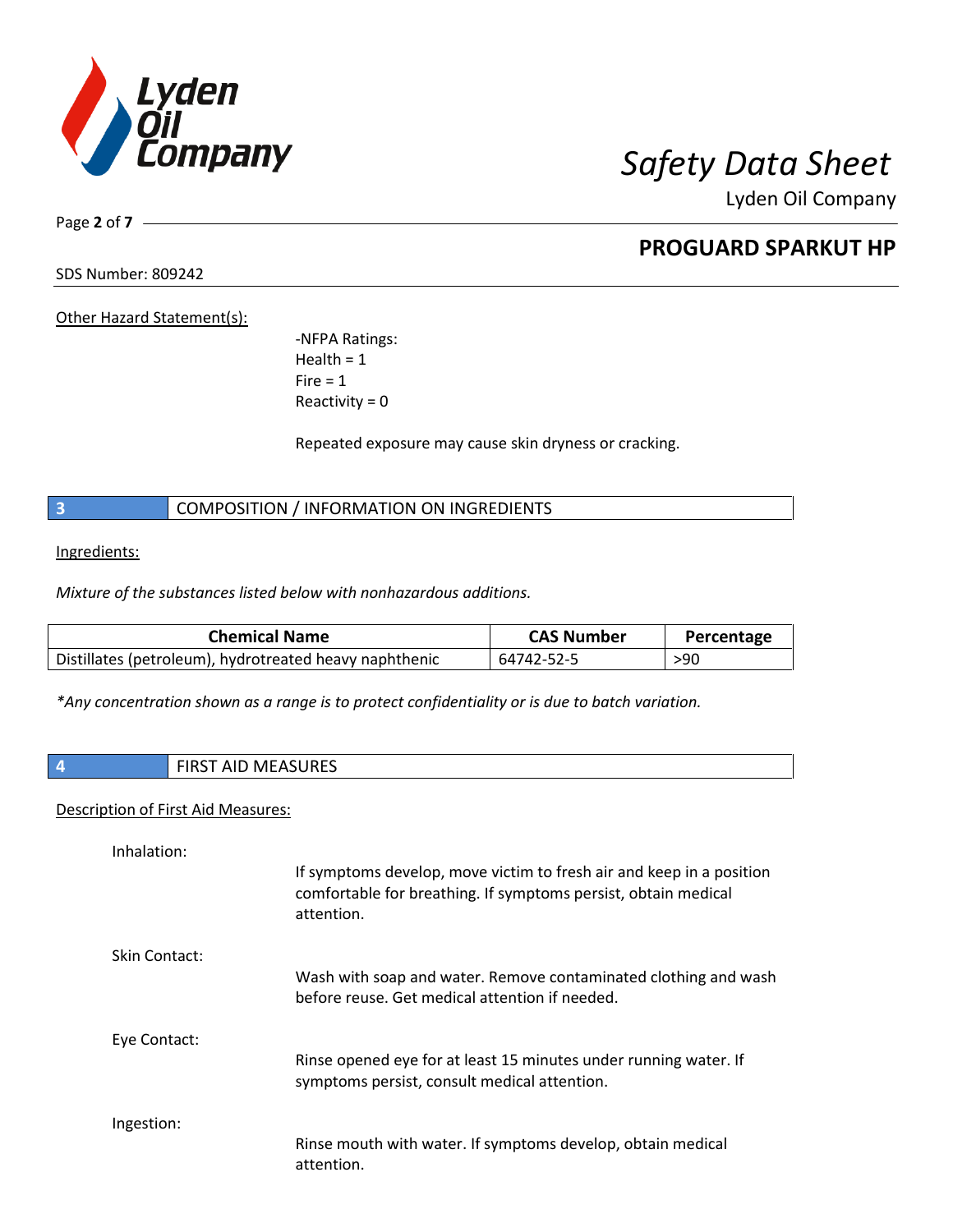

**PROGUARD SPARKUT HP**

Lyden Oil Company

SDS Number: 809242

Page **3** of **7**

| SDS Number: 809242                                    |                                                                                                                                                                                                   |
|-------------------------------------------------------|---------------------------------------------------------------------------------------------------------------------------------------------------------------------------------------------------|
| Symptoms and Effects, both acute and delayed:         | No further relevent data available.                                                                                                                                                               |
| <b>Recommended Actions:</b>                           |                                                                                                                                                                                                   |
|                                                       | Treat symptomatically. Call a doctor or poison<br>control center for guidance.                                                                                                                    |
| FIRE FIGHTING MEASURES<br>5                           |                                                                                                                                                                                                   |
|                                                       |                                                                                                                                                                                                   |
| Recommended Fire-Extinguishing Equipment:             | Use dry powder, foam, or carbon dioxide fire<br>extinguishers. Water may be ineffective in fighting<br>an oil fire unless used by experienced fire fighters.                                      |
| Possible Hazards During a Fire:                       | Hazardous combustion products may include: A<br>complex mixture of airborne solid and liquid<br>particulates and gases (smoke). Carbon monoxide.<br>Unidentified organic and inorganic compounds. |
| <b>Recommendations to Firefighters:</b>               | No special measures required.                                                                                                                                                                     |
| <b>ACCIDENTAL RELEASE MEASURES</b><br>$6\phantom{1}6$ |                                                                                                                                                                                                   |
| <b>Personal Precautions:</b>                          | Avoid contact with skin, eyes, and clothing.<br>Keep away from sources of ignition.                                                                                                               |
| <b>Emergency Procedures:</b>                          | Contain spilled material, collect in suitable and                                                                                                                                                 |

properly labled containers.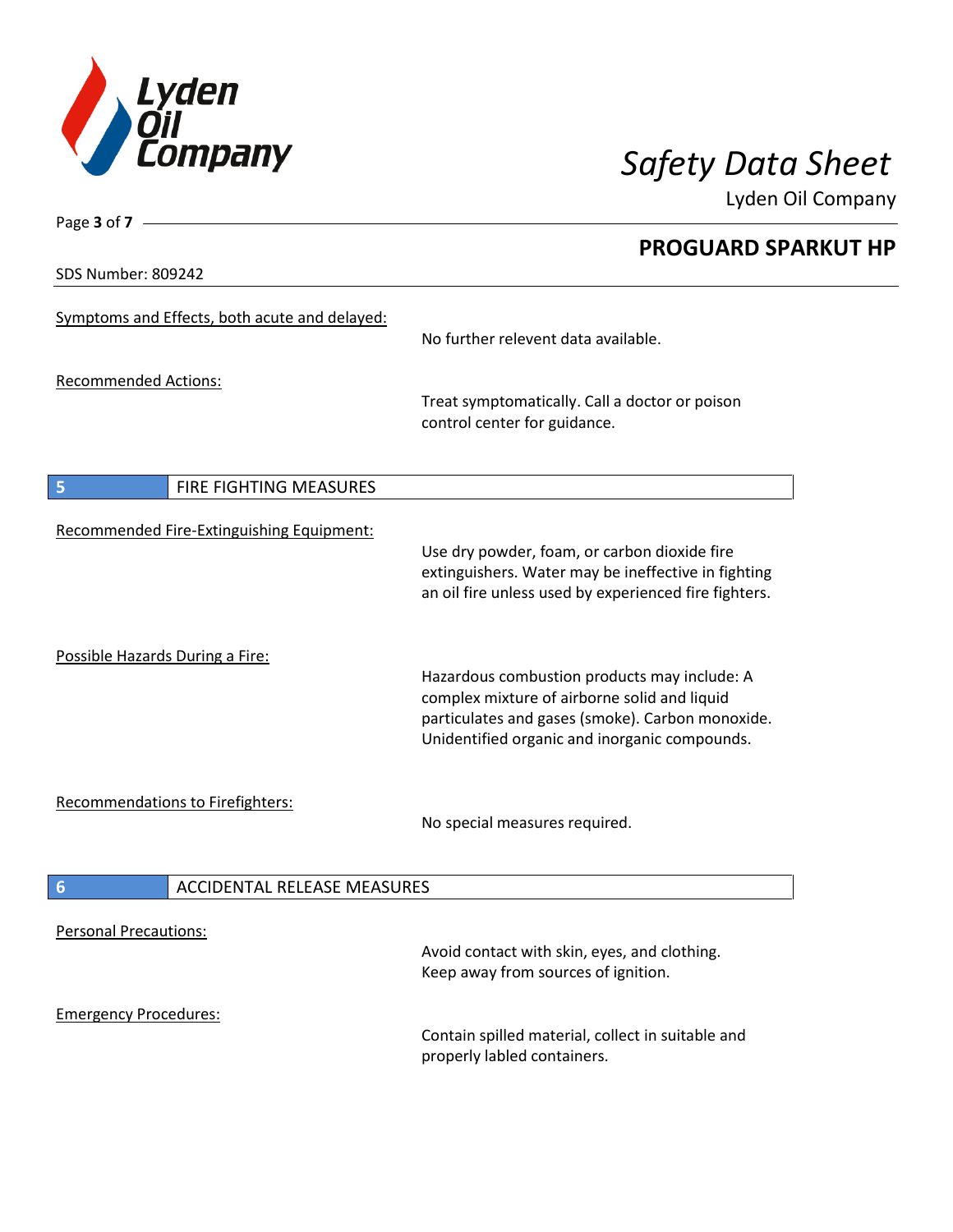

Lyden Oil Company

| Page 4 of $7 -$                   |                                                                            |  |
|-----------------------------------|----------------------------------------------------------------------------|--|
|                                   | <b>PROGUARD SPARKUT HP</b>                                                 |  |
| <b>SDS Number: 809242</b>         |                                                                            |  |
|                                   |                                                                            |  |
| <b>Environmental Precautions:</b> | Do not allow to reach sewage system or any water                           |  |
|                                   | course.                                                                    |  |
|                                   | Do not allow to enter ground waters.                                       |  |
|                                   |                                                                            |  |
| Cleanup Procedures:               |                                                                            |  |
|                                   | Pick up excess with inert absorbant material.                              |  |
|                                   |                                                                            |  |
| $\overline{7}$                    | <b>HANDLING AND STORAGE</b>                                                |  |
|                                   |                                                                            |  |
| <b>Handling Precautions:</b>      | Handle with care and avoid spillage on the floor.                          |  |
|                                   | Do not cut, weld, drill, grind, braze, or solder                           |  |
|                                   | container.                                                                 |  |
|                                   |                                                                            |  |
| <b>Storage Requirements:</b>      | Keep container tightly sealed.                                             |  |
|                                   | Keep away from sources of ignition.                                        |  |
|                                   |                                                                            |  |
| $\boldsymbol{8}$                  | EXPOSURE CONTROLS / PERSONAL PROTECTION                                    |  |
|                                   |                                                                            |  |
| <b>Exposure Limits:</b>           |                                                                            |  |
|                                   | -64742-52-5 Distillates (petroleum), hydrotreated heavy naphthenic (>90%): |  |
|                                   | ACGIH TLV - Short-term value: 10mg/m <sup>3</sup>                          |  |
|                                   | Long-term value: 5mg/m <sup>3</sup>                                        |  |
|                                   | OSHA PEL - Long-term value: 5mg/m <sup>3</sup>                             |  |
| <b>Engineering Controls:</b>      |                                                                            |  |
|                                   | All ventilation should be designed in accordance                           |  |
|                                   | with OSHA standard (29 CFR 1910.94).                                       |  |
| Personal Protective Equipment:    |                                                                            |  |
|                                   | Wash hands before breaks and at the end of work.                           |  |
|                                   | Use safety glasses and gloves.                                             |  |
|                                   |                                                                            |  |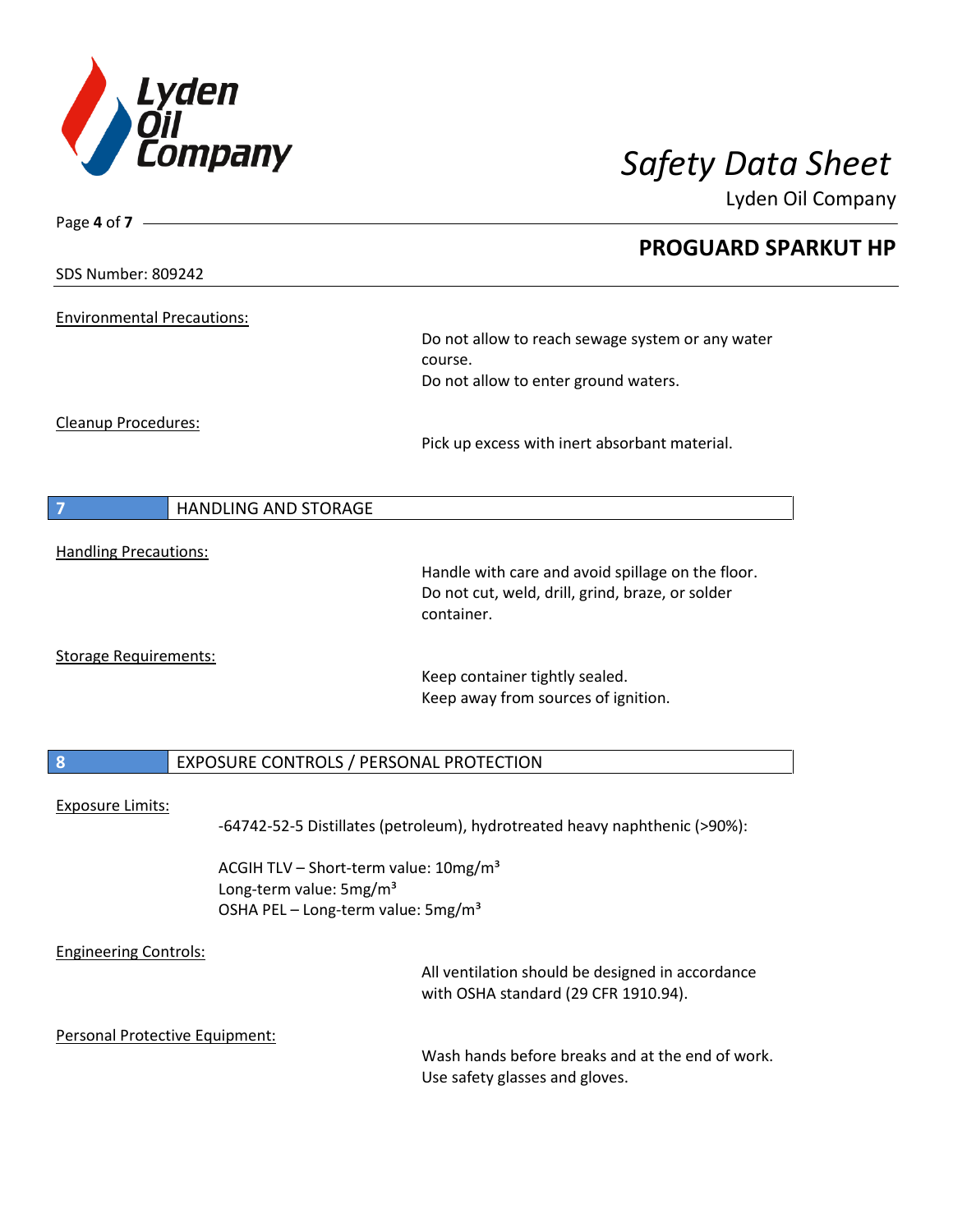

Page **5** of **7**

# **PROGUARD SPARKUT HP**

# SDS Number: 809242

| PHYSICAL AND CHEMICAL PROPERTIES |
|----------------------------------|
|                                  |

| Color:                        | Amber                                       |
|-------------------------------|---------------------------------------------|
| <b>Physical State:</b>        | Liquid                                      |
| Odor:                         | Characteristic                              |
| <b>Odor Threshold:</b>        | Data not available                          |
| pH:                           | Data not available                          |
| <b>Melting Point:</b>         | Data not available                          |
| <b>Boiling Point:</b>         | $>500^\circ$ F                              |
| <b>Boiling Range:</b>         | Data not available                          |
| Flash Point:                  | $460^\circ$ F                               |
| <b>Evaporation Rate:</b>      | <1 (where Butyl Acetate - 1)                |
| Flammability:                 | Data not available                          |
| Flammability Limits:          | Data not available                          |
| Vapor Pressure:               | Data not available                          |
| Vapor Density:                | Data not available                          |
| <b>Relative Density:</b>      | 0.8921                                      |
| Solubilities:                 | Insoluble in water                          |
| <b>Partition Coefficient:</b> | Data not available                          |
| Auto-Ignition Temperature:    | Data not available                          |
| Decomposition Temperature:    | Data not available                          |
| Viscosity:                    | 26 mm <sup>2</sup> /sec (kinematic at 40°C) |

| Stability:                  | Stable under normal conditions.                                  |
|-----------------------------|------------------------------------------------------------------|
| Reactivity:                 | Not reactive under normal conditions.                            |
| <b>Conditions to Avoid:</b> | Extreme temperature, sparks, open flame, and<br>direct sunlight. |
| <b>Hazardous Reactions:</b> | No known hazardous reactions.                                    |
| Incompatible Materials:     | Strong oxidizers and strong reducing agents.                     |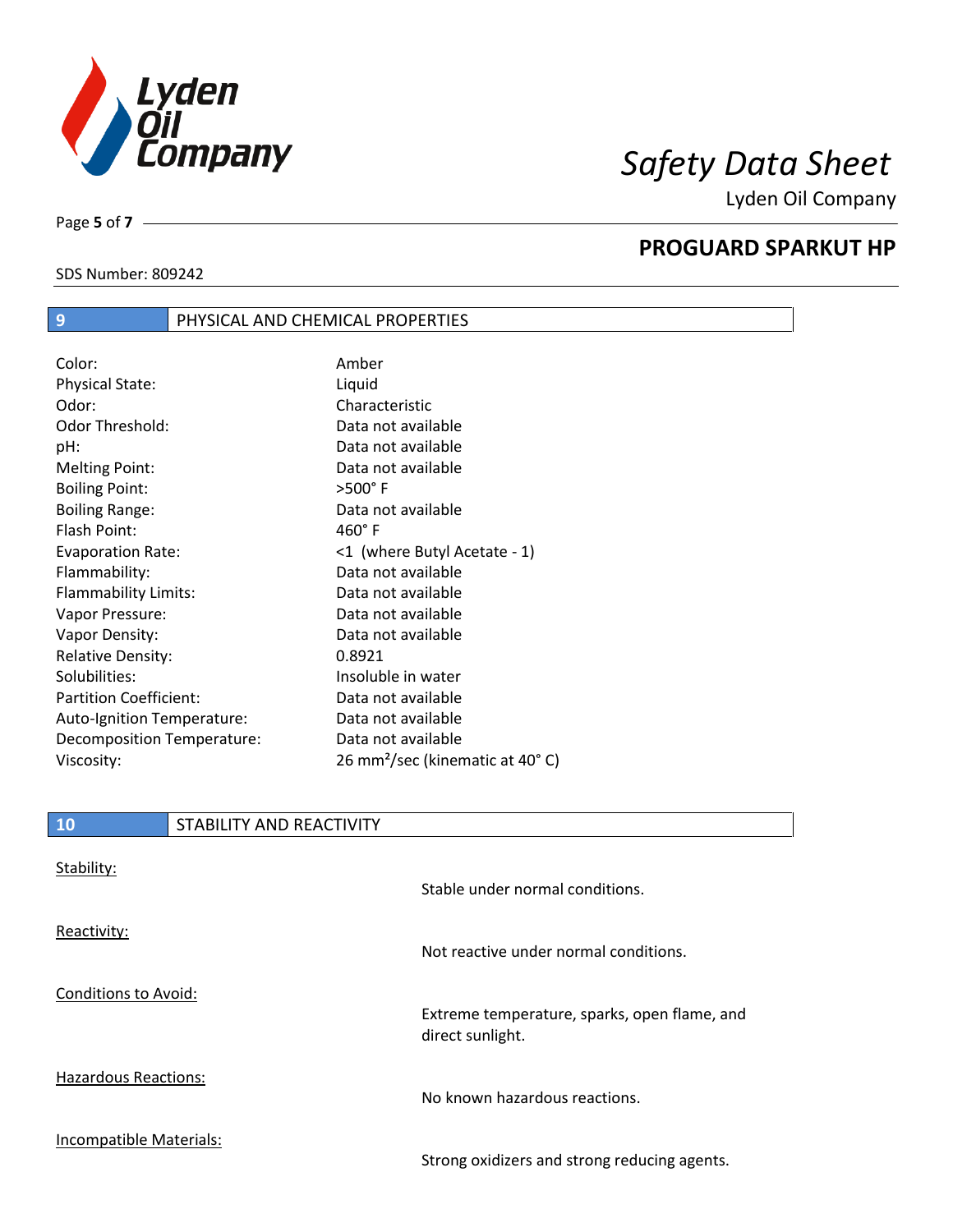

**PROGUARD SPARKUT HP**

Lyden Oil Company

SDS Number: 809242

Disposal Containers:

Page **6** of **7**

## Decomposition Products:

Oxides of carbon, hydrogen, and hydrogen chloride.

| 11                             | <b>TOXICOLOGICAL INFORMATION</b>                     |                                                                                                                           |
|--------------------------------|------------------------------------------------------|---------------------------------------------------------------------------------------------------------------------------|
|                                |                                                      |                                                                                                                           |
| Routes of Exposure:            |                                                      | Skin and eye contact are the primary routes of<br>exposure although exposure may occur following<br>accidental ingestion. |
| <b>Exposure Effects:</b>       |                                                      |                                                                                                                           |
|                                |                                                      | Repeated skin contact may cause dermatitis or an<br>oil acne.                                                             |
| <b>Measures of Toxicity:</b>   |                                                      |                                                                                                                           |
|                                |                                                      | No test data available.                                                                                                   |
|                                | Carcinogenic/Mutagenic Precautions:                  | Non-carcinogenic and not expected to be<br>mutagentic.                                                                    |
| 12                             | <b>ECOLOGICAL INFORMATION</b>                        |                                                                                                                           |
| <b>Ecological Precautions:</b> |                                                      | Avoid exposing to the environment.                                                                                        |
| <b>Ecological Effects:</b>     | No specific environmental or aquatic data available. |                                                                                                                           |
| 13                             | <b>DISPOSAL CONSIDERATIONS</b>                       |                                                                                                                           |
| Disposal Methods:              |                                                      | Dispose of waste material in accordance with all<br>local, state, and federal requirements.                               |

Use properly approved container for disposal.